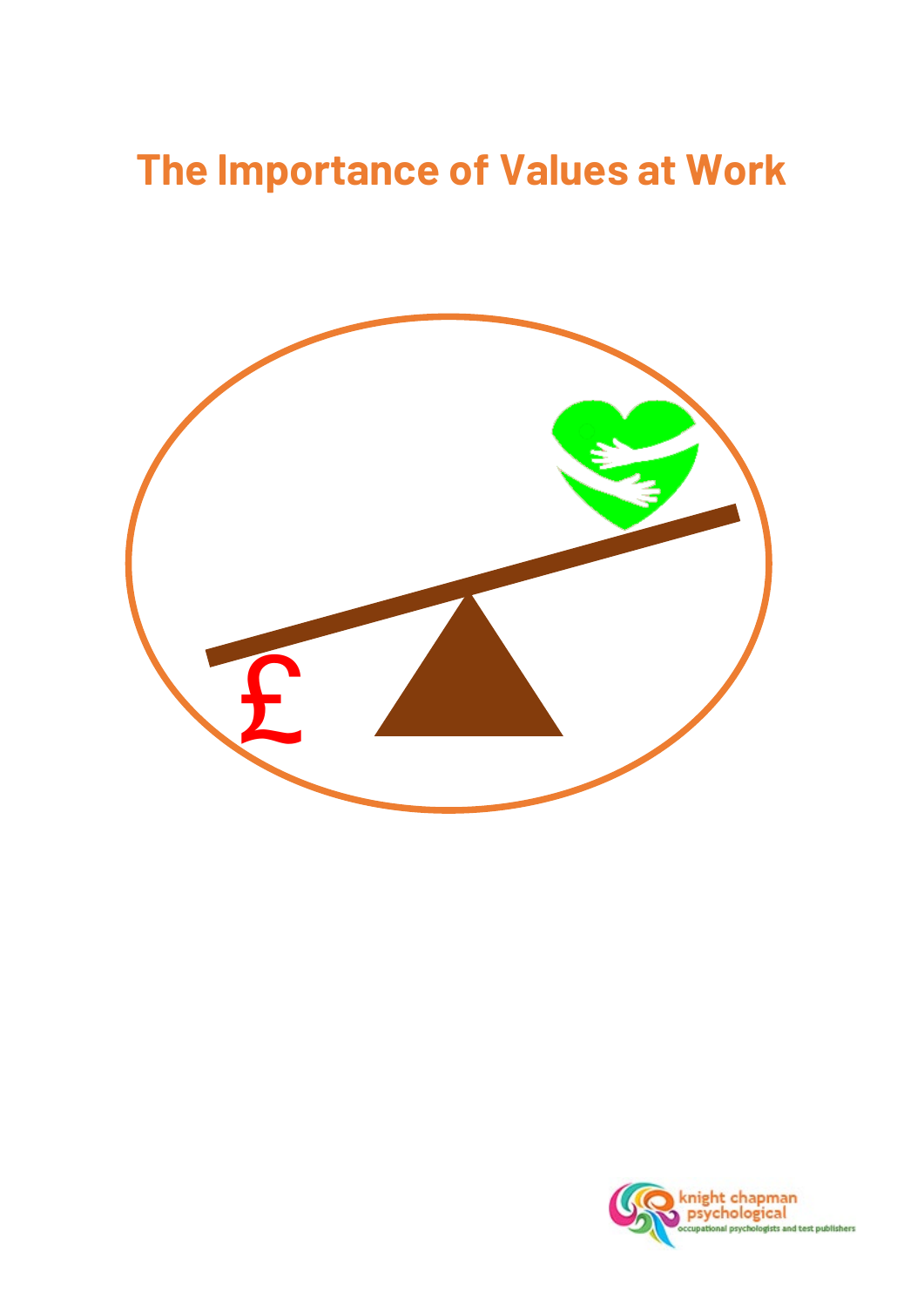## The importance of values at work: MAPP (Managerial and Professional Profiler) - 30 years on

Much research effort has been focused on the relationship between personality traits and job performance. Indeed, nowadays it would be considered abnormal not make an assessment of personality and behaviour when considering a candidate's suitability for a senior executive role. Commonly, such assessments will at best incorporate personality questionnaires, at worst an unstructured interview.

Curiously, however, rather less attention has been paid to the interactions between work-related values and behaviours at work. With a significant background in senior executive assessment, KCP began its ground-breaking work on an integrated assessment of both personality AND values in 1988. The fruit of our labours was MAPP - the Managerial and Professional Profiler.

In this short paper, we'll share what we have learnt about values in the workplace.

#### Distinguishing between personality traits and values

There is a general consensus that personality consists of stable, enduring and endogenous characteristics that define the patterns of interaction of the individual with the environment. Traits appear to be heritable and are essentially innate. They can be considered as the "nature" aspect of behaviour.

Values are also stable (although rather more susceptible to malleability in the face of experience) but they are learned concepts that act to provide standards in the choice of behaviour in an evaluative way and permit the justification of one's behaviour. Importantly, values are hierarchical so strongly held beliefs and preferences will tend to trump other values that are less strongly held. For example, someone who is strongly altruistic may jeopardise their own safety in order to help others if their value for security is low. They can be considered as the "nurture" aspect of behaviour.

#### Theoretical models of values - Schwartz

The literature exploring the relationship between personality traits and values predominantly references the work of S H Schwartz – The Schwartz Theory of Basic Values (1992, 2006, 2012).

Schwartz postulated that we all have numerous values that speak of what is important to us in life. These values will have greater or lesser importance to different people. Something that is important to me may not be to you.

His theory suggests that values have six main features: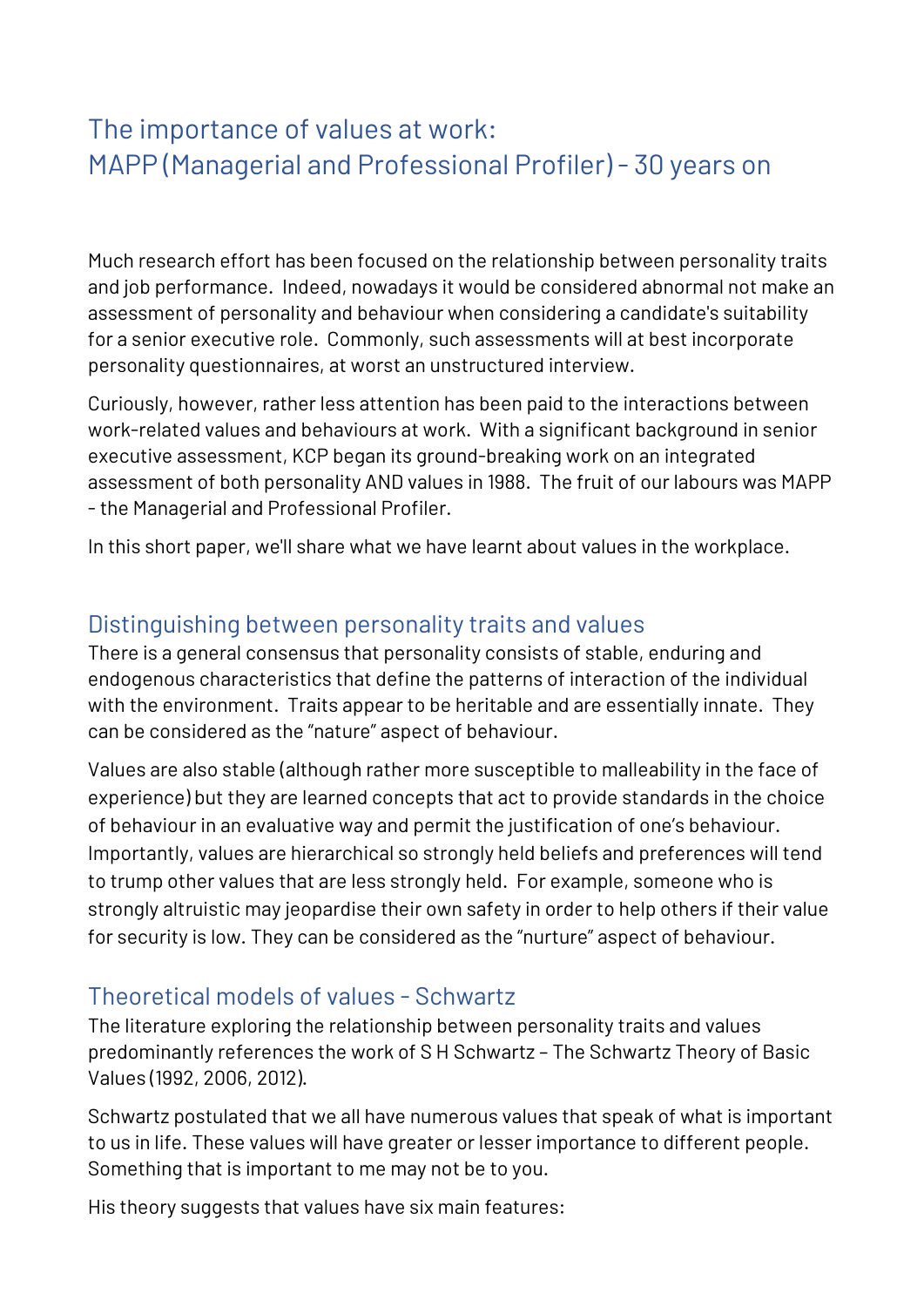- Values are beliefs that are linked inextricably to emotion. If someone has a high value for "power" they will feel happy when they have it. If they don't have "power" they may feel hopeless and despairing.
- Values consist of desirable goals that motivate/provoke action. People will actively pursue goals that are in line with their values.
- Values transcend specific actions and situations. A value can be relevant at home, at work, in business or politics, and with both friends and strangers. Schwartz (2012) points out that "this feature distinguishes values from norms and attitudes that usually refer to specific actions, objects, or situations."
- Values act as standards. We decide what is good or bad, right or wrong, should or should not be done in line with what is important to us. Generally, this process is unconscious rather than thought about unless particular actions or judgements are in conflict with other values that we hold.
- Values are ordered by importance relative to one another. We have a hierarchy of values that are characteristic of ourselves. Is security more important to me novelty and new experiences?
- The *relative* importance of multiple values guides action. Specific behaviours have implications for different values thus it can be necessary to make compromises when selecting a particular course of action.

With the above features in mind, Schwartz proposed a model of ten basic values:

• Self-Direction

Autonomy, control, independent thought and action.

• Stimulation

Novelty, excitement, new challenges.

• Hedonism

Pleasure, sensualism, enjoyment, indulging self.

• Achievement

Personal success in line with prevailing cultural norms.

• Power

Control or dominance over others.

• Security

Safety, stability, freedom from threats

• Conformity

Obedience, self-discipline, restraint from harming/upsetting others

• Tradition

[Respect](http://changingminds.org/explanations/needs/respect.htm) for social rules, cultural norms and others in our social groups.

• Benevolence

Concern for preserving and enhancing the welfare of others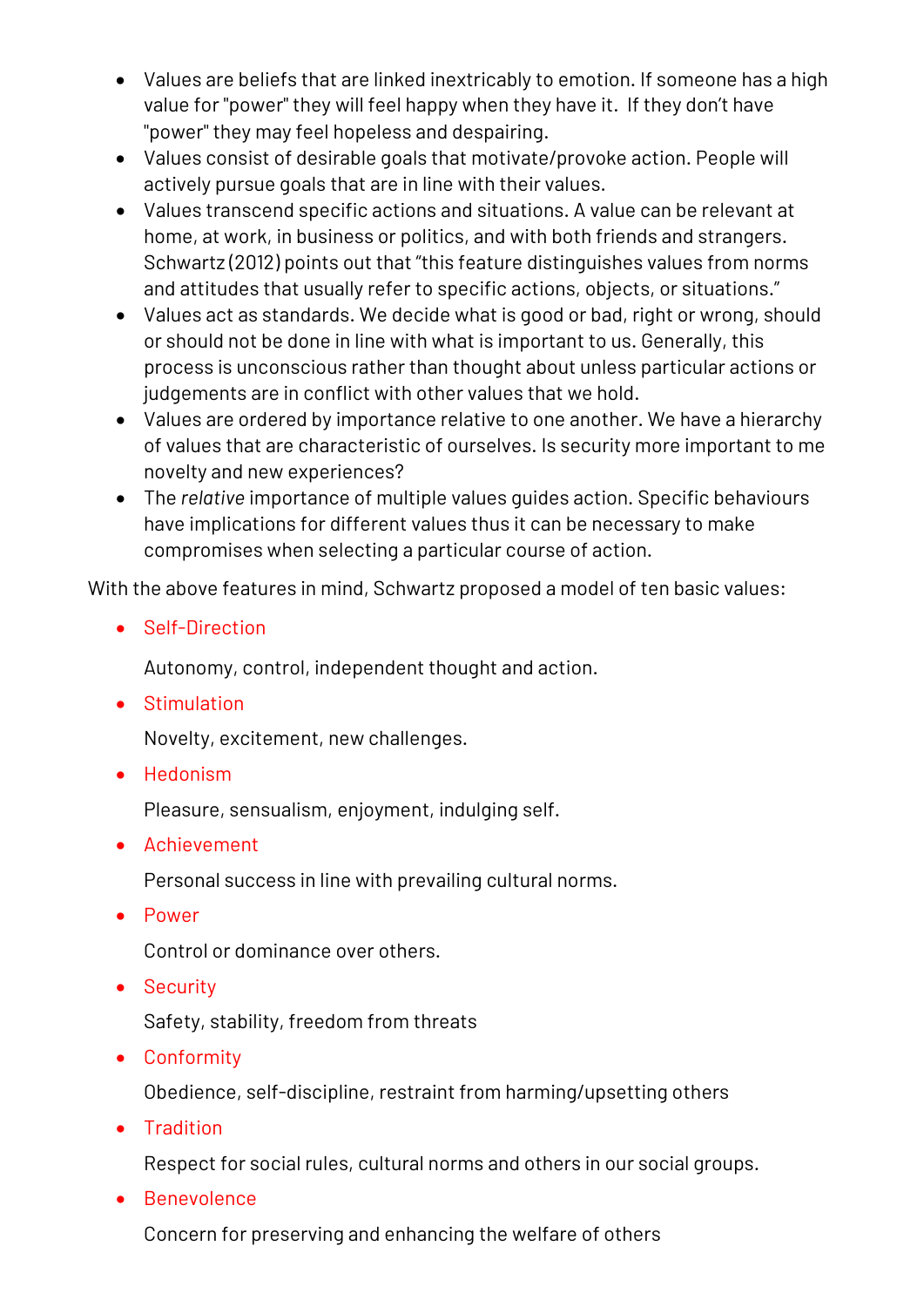It should be noted that the values proposed above are either more, or less, congruent with each other. For example, Conformity and Tradition are likely to run alongside each other, whereas Benevolence and Power are likely to be in conflict. This can be seen in Schwartz's graphic depiction of the 10 values as a circumplex:



Here we can see that Benevolence falls into the Self-Transcendence cluster but Power falls within the Self-Enhancement grouping. It is likely then that an individual with a high value for Benevolence would have a lower value for Power, and vice-versa. Values that correlate most highly with each other are positioned more closely in the diagram above.

It is interesting to note that Schwartz has conducted research across a broad spectrum of societies and cultures and found, "a high level of consensus regarding the relative importance of the ten values across societies".

In summary, values are critical moderators of behaviours and attitudes.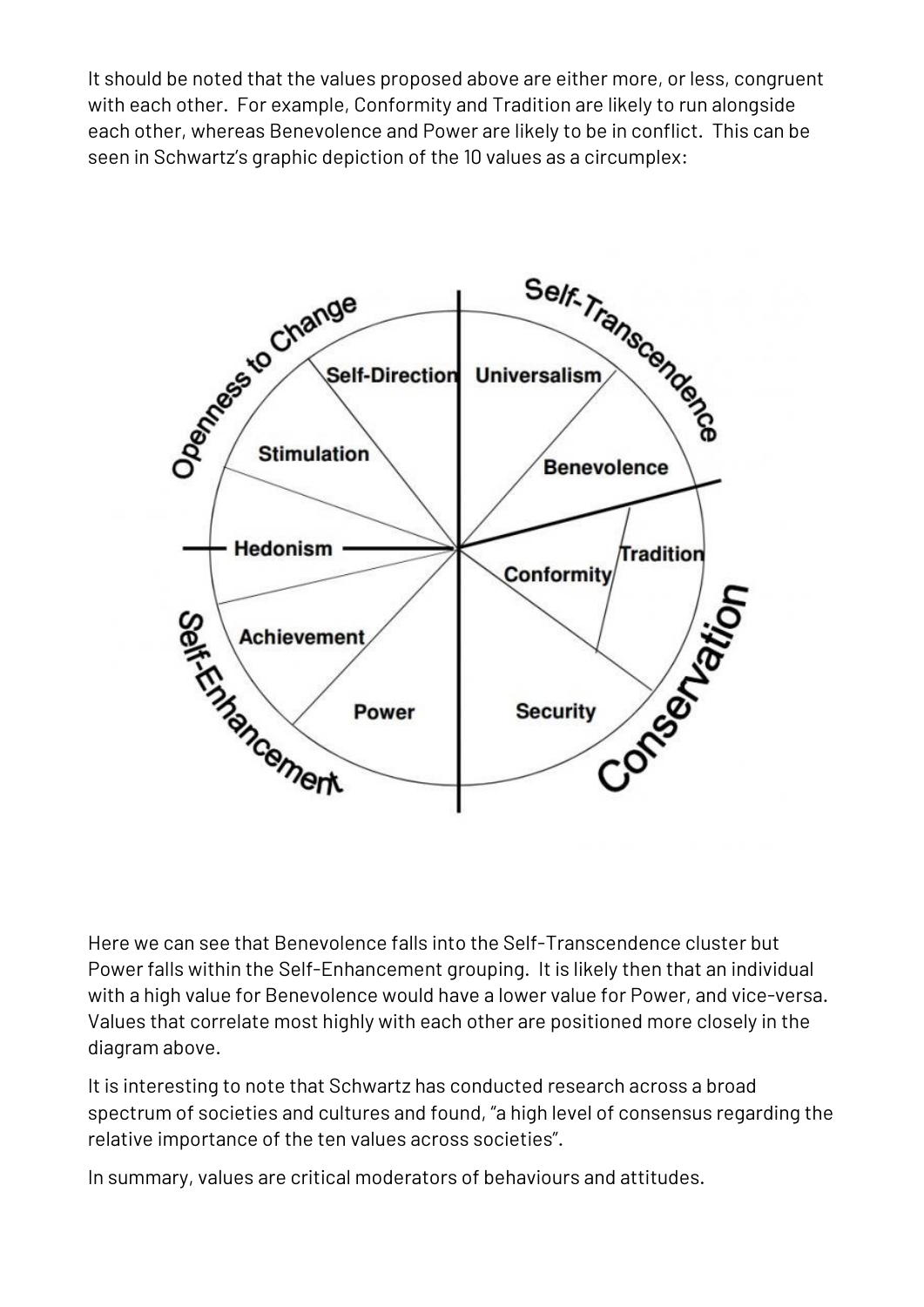## Theoretical models of values - MAPP

The driving force for the development of MAPP which began in 1988 was to produce a questionnaire that explored BOTH personality traits and values in a management and professional context. With extensive experience of assessment of senior executives we had been struck by the absence of attention to values as factors in the drivers of behaviour at work.

The MAPP Values model was designed to explore values that were relevant to the content of work and to the context (organisational culture and values). It was not our intention to explore personal values at a general level, however as we shall see the Values domain of MAPP does broadly reflect Schwartz's theory: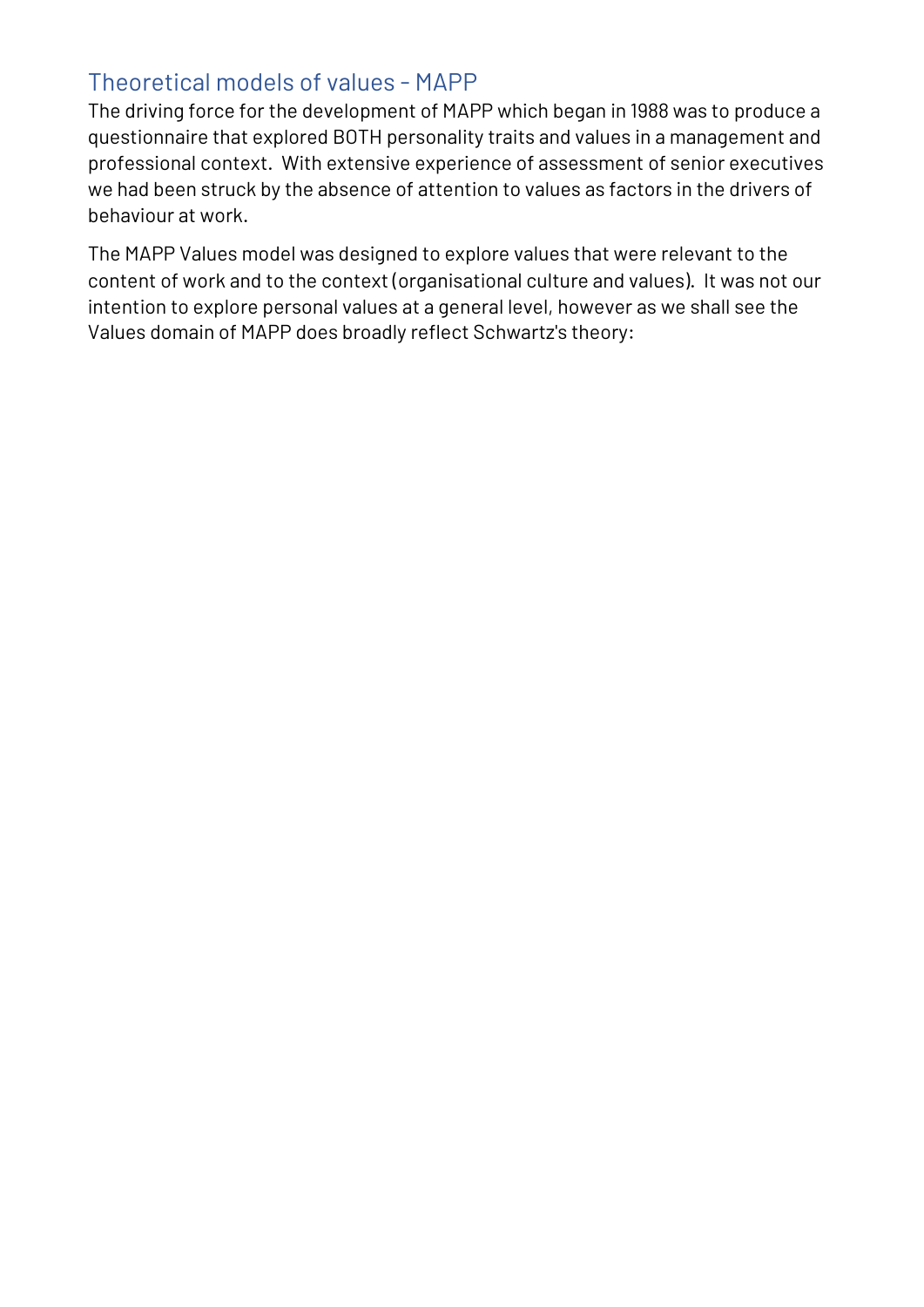#### MAPP Role Context Values

| Low Score                                                                                                                                                                                                                                                 | <b>High Score</b>                                                                                                                                                                                                                               | <b>Scale Title</b>        |
|-----------------------------------------------------------------------------------------------------------------------------------------------------------------------------------------------------------------------------------------------------------|-------------------------------------------------------------------------------------------------------------------------------------------------------------------------------------------------------------------------------------------------|---------------------------|
| Not interested in money or outward<br>displays of wealth. Places more<br>emphasis on interest or enjoyment at<br>work than on material reward.<br>Doesn't value the pursuit of<br>possessions or comfort. Rejects<br>materialism.                         | Puts emphasis on material wealth and<br>domestic comfort. Is motivated by<br>financial rewards. May be jealous of<br>those who are better off. Likes<br>spending money.                                                                         | <b>Material Wealth</b>    |
| Prefers co-operation to competition.<br>Is less concerned about making<br>comparisons between self and others.<br>Loses gracefully. Is interested in own<br>standards rather than those<br>of others.                                                     | Motivated by competition. Compares<br>own success on a relative basis.<br>Strongly dislikes losing. May feel<br>envious of others.                                                                                                              | Competition               |
| Motivated more by process than<br>outcome. Low need for achievement.<br>Able to be contented, even when not<br>working towards a particular goal.                                                                                                         | Motivated by the potential to get<br>results. Obtains job satisfaction<br>primarily from seeing own<br>achievements. Sets mind on the final<br>outcome. Likes to get on with things.                                                            | <b>Results</b>            |
| Low need for respect/recognition.<br>Relatively indifferent to people's<br>opinions. Doesn't expect thanks for<br>good work. Motivated more<br>by own perceptions of good work<br>than other people'                                                      | Values respect and praise from others<br>(peers, subordinates, boss). Responds<br>well to judicious praise. Likes to be<br>seen to be good at the job. Motivated<br>by 'pats on the back'.                                                      | Recognition               |
| Favours democratic management.<br>Sets little store by status. Dislikes<br>having to submit to the authority of<br>others. Negative values for autocratic<br>leadership. Questions authority and<br>expects own judgements to be<br>questioned by others. | Values respect for own status. Enjoys<br>the power element of personal<br>authority. Favours a hierarchical<br>reporting structure. Retains the right<br>to have unquestioning support from<br>subordinates.                                    | <b>Personal Authority</b> |
| Unwilling to take on burdensome<br>responsibilities. Would rather share<br>accountability for critically important<br>jobs. May feel more comfortable<br>when somebody else is in charge.                                                                 | Finds own responsibilities a reward in<br>themselves. Demotivated when not<br>given responsibility for tasks. Likes to<br>have accountability and is unwilling to<br>share this with others.                                                    | Responsibility            |
| Rarely or never worries about the<br>long-term future. Attaches little<br>importance to the notion of security.<br>May find the prospect of a 'safe'<br>future unchallenging.                                                                             | Needs security. Will avoid choices<br>that involve the risk of losing security.<br>Likes to know how the future will<br>develop. Unsettled by uncertainty.<br>Demotivated when the future is<br>unsafe.                                         | Security                  |
| Attaches no value to work for its<br>own sake. Values other aspects of life<br>as much or more than career. May<br>choose not to work if it became<br>financially unnecessary.                                                                            | Feels that work is necessary for<br>character and self-respect. Enjoys<br>hard work. Identifies with career.<br>Would be miserable if unemployed.<br>Believes that people should work<br>whether they have to or not. Misses<br>work when away. | Work                      |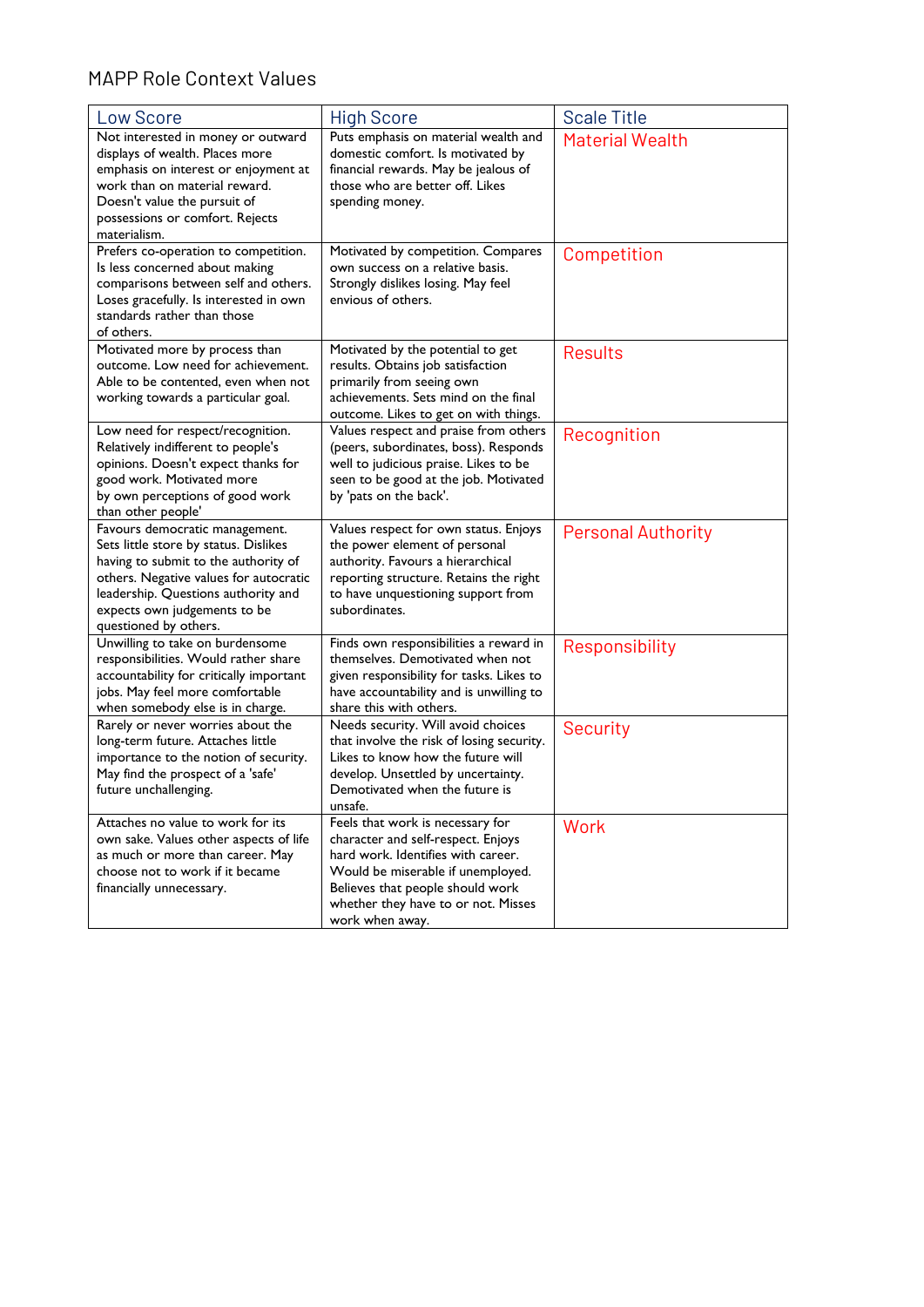#### MAPP Role Content Values

| Low Score                                                                                                                                                                                                                                                  | <b>High Score</b>                                                                                                                                                                                                  | <b>Scale Title</b> |
|------------------------------------------------------------------------------------------------------------------------------------------------------------------------------------------------------------------------------------------------------------|--------------------------------------------------------------------------------------------------------------------------------------------------------------------------------------------------------------------|--------------------|
| Favours the familiar and predictable.<br>Maintains interest after novelty has<br>worn off. Content with unchanging<br>work and responsibilities.                                                                                                           | Dislikes the predictable. Looks for<br>new experiences. Dissatisfied in an<br>unchanging environment. Becomes<br>restless with work as its novelty<br>wears off.                                                   | <b>Novelty</b>     |
| Has less need to put something of self<br>into work. Less likely to look for<br>opportunities for self-expression.<br>Puts little emphasis on creativity as a<br>satisfier at work. Content with<br>work that provides little outlet for<br>individuality. | Likes to express self at work. Dislikes<br>work that leaves no scope for<br>originality. Is motivated by<br>contributing something of self.<br>Likely to be more individualistic.                                  | Self-expression    |
| Values personal rather than collective<br>responsibility. Feels that first duty is<br>towards self. Has less sympathy for<br>those who don't or won't help<br>themselves. Doesn't feel a need to<br>work in a caring environment.                          | Places emphasis on work that benefits<br>others. May be unhappy with work<br>that lacks a positive impact upon<br>others. Is motivated by the concept<br>of service.                                               | Altruism           |
| Not impressed by intellectuals.<br>Negative values for academics.<br>Believes theoretical arguments to be<br>irrelevant. Considers that society<br>attaches too much significance to<br>intelligence.                                                      | Admires people with high intellectual<br>capacity. Prefers work with an<br>intellectual content. Likes the<br>company of clever people.<br>Discontented in an environment with<br>little intellectual stimulation. | Intellect          |
| Less dependent on friendship. More<br>oriented towards task than people.<br>Sees intimacy in the workplace as<br>inappropriate. Need for affection is<br>relatively low.                                                                                   | Attaches very high value to closeness<br>in relationships. Needs affection and<br>friendship. Values camaraderie. Puts<br>relationships before other<br>needs/rewards.                                             | Intimacy           |
| Takes work and self seriously.<br>Dislikes frivolity. Feels that people are<br>often too flippant. Takes a solemn,<br>reflective view.                                                                                                                     | Enjoys jokes. Values humour and light<br>heartedness. Feels that seeing the<br>funny side is healthy. Enjoys the<br>company of jovial people.                                                                      | Levity             |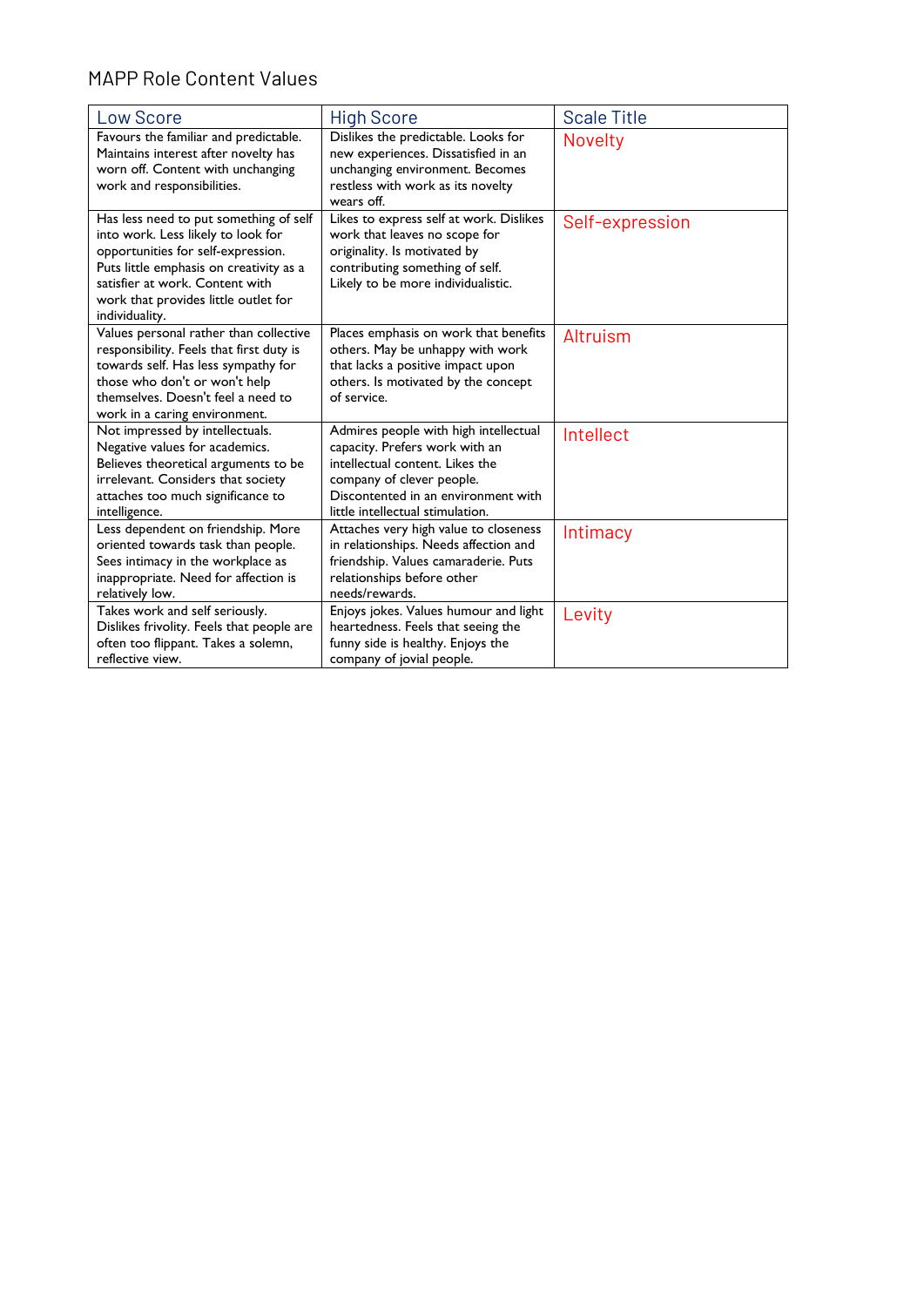

As expected, scales in the opposing quadrants are negatively correlated. Thus, Novelty and Self-expression, for example are negatively correlated with Security, Recognition and Material Wealth. Similarly, the Self-enhancement scales associated with power and achievement are negatively correlated with the Self-transcendence scales associated with benevolence.

## Relationships between values and personality traits

Although there are some differing views on the relationship between traits and values, in his early work Allport (1937) saw a clear distinction between what he called temperament (personality) and character (values). More recently, McCrae and Costa (1999) have also stressed the notion that personality consists of endogenous basic tendencies also referred to as temperament. They cite as evidence the clear stability of traits throughout adult life as evidence of the heritability of traits and, the lack of strong evidence for parental influence on traits. Similarly, they suggest that the Five Factor Model of personality (FFM) supports the notion of the cross-cultural universality of trait structure. Modern researchers generally agree that values reside at an interface of the environment (nurture) and endogenous basic tendencies (nature) demonstrated by personality traits. Traits do not determine values but do influence them.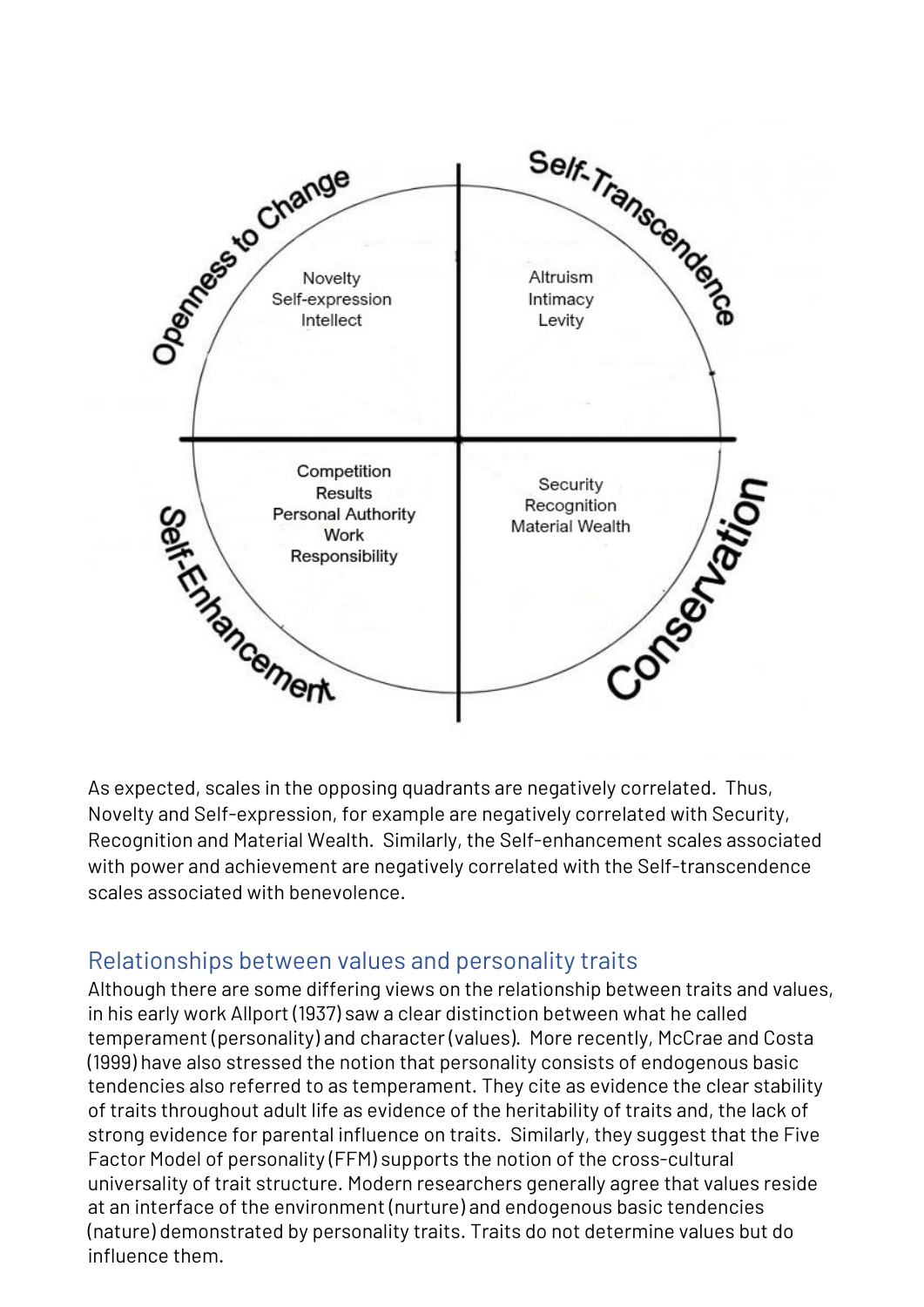Parks-Leduc, Feldman and Bardi (2015) conducted a meta-analysis of some 60 studies that had explored the relationship between the Five Factor Model of personality and Schwartz's Basic Values. They hypothesised that the strength of the relationships between traits and values could derive from two kinds of similarities between the two — the nature and the content. Like Schwartz, they would want to argue that values are essentially cognitive - they are formed from learned experiences. Traits on the other hand represent characteristic thoughts, feelings and behaviour. Therefore, the relationship between traits and values would be at their strongest with cognitive traits and at their weakest with affective (emotional) traits even though the violation of someone's values might elicit emotional responses. Prior to their analysis they hypothesised:

1) *Openness to experience* should correlate strongly with values. This trait has clear cognitive components - curiosity and creativity.

2) *Agreeableness* should correlate positively with values emphasising benevolence and negatively with those values associated with power. Agreeableness is associated with cooperation.

3) *Extraversion and Conscientiousness* should fall between Agreeableness and Neuroticism with relatively modest correlations with values. Extraverts are looking for stimulation and this is associated with achievement. Conscientiousness is an expression of impulse control so also relates to achievement as well as conformity.

4) *Neuroticism* should have the weakest relationship to values given that is a predominately affective trait.

The meta-analysis generally supported their hypotheses:

*Openness to experience* - strongly correlated with self-direction and moderate positive relationships with stimulation and universalism values.

*Openness to experience* - a moderate negative relationship with tradition, conformity, and security values.

*Agreeableness* - correlates most strongly with benevolence values. It also has moderate relationships with power, universalism, conformity and tradition values.

*Extraversion* - moderate relationships with stimulation, power, achievement, and hedonism values.

*Conscientiousness* - moderately related to security, conformity, and achievement values.

*Neuroticism* did not demonstrate any significant relationships with the values domains.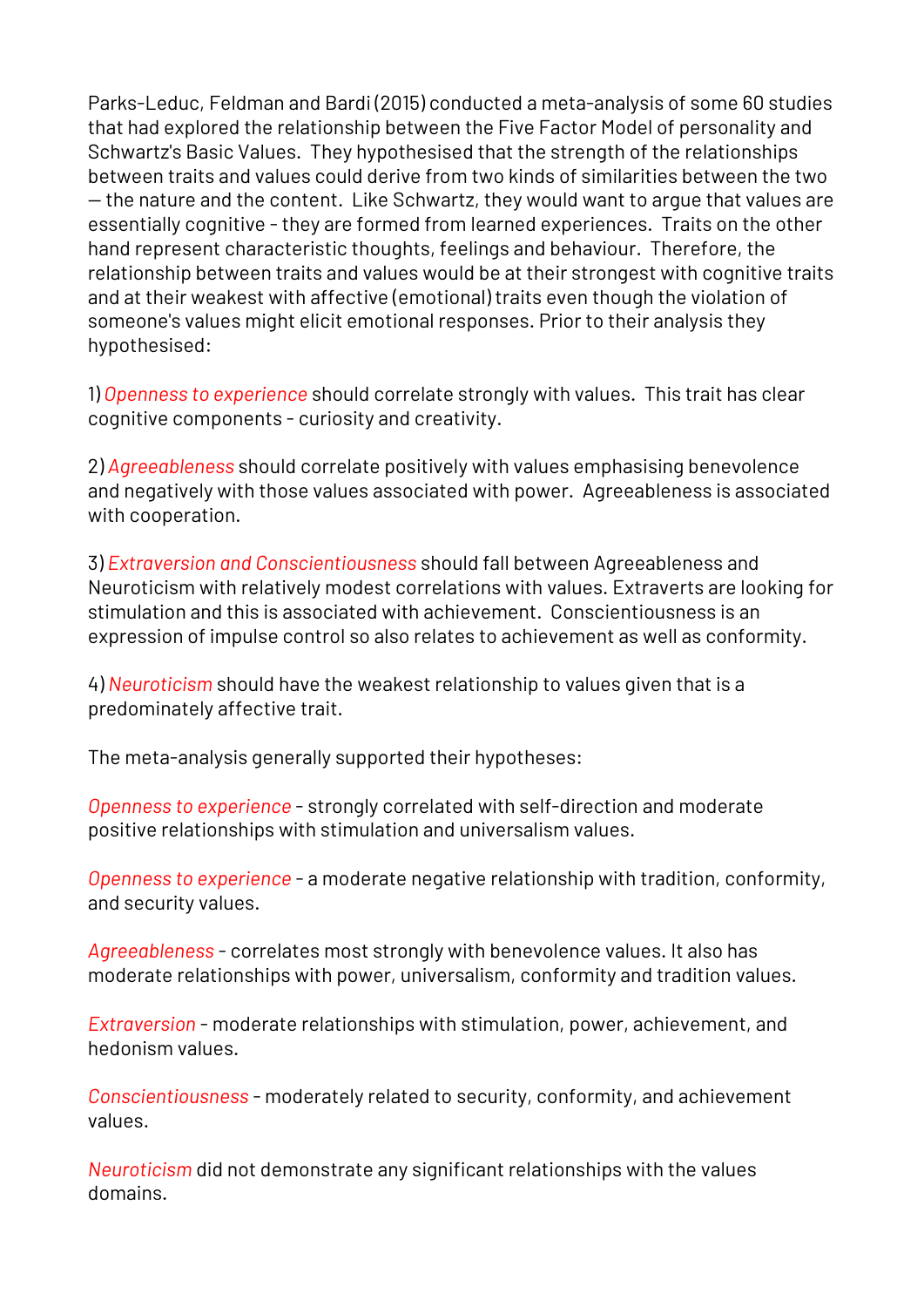## Relationships between MAPP personality and values scales

In an earlier paper, I shared the results of a factor analysis of MAPP resulting in a Five Factor solution.

In summary:

| Openness to experience |  |
|------------------------|--|
| Free-thinking          |  |
| Strategic              |  |
|                        |  |

| <b>Conscientiousness</b> |  |  |
|--------------------------|--|--|
|                          |  |  |

Systematic

Intuitive (-)

Distractable (-)

Cautious

| Extraversion |  |
|--------------|--|
| Affectionate |  |
| Sociable     |  |
| Confident    |  |

| Agreeableness |  |  |
|---------------|--|--|
|               |  |  |

Uncompromising (-)

Assertive (-)

Convincing (-)

| Neuroticism     |  |
|-----------------|--|
| Sensitive       |  |
| Anxious         |  |
| Self-assured(-) |  |

Given that the MAPP Values scales load broadly onto Schwartz's main clusters, we decided to explore relationships between MAPP Values scales and those MAPP Personality scales that map onto the Five Factor Model.

Our findings are presented below: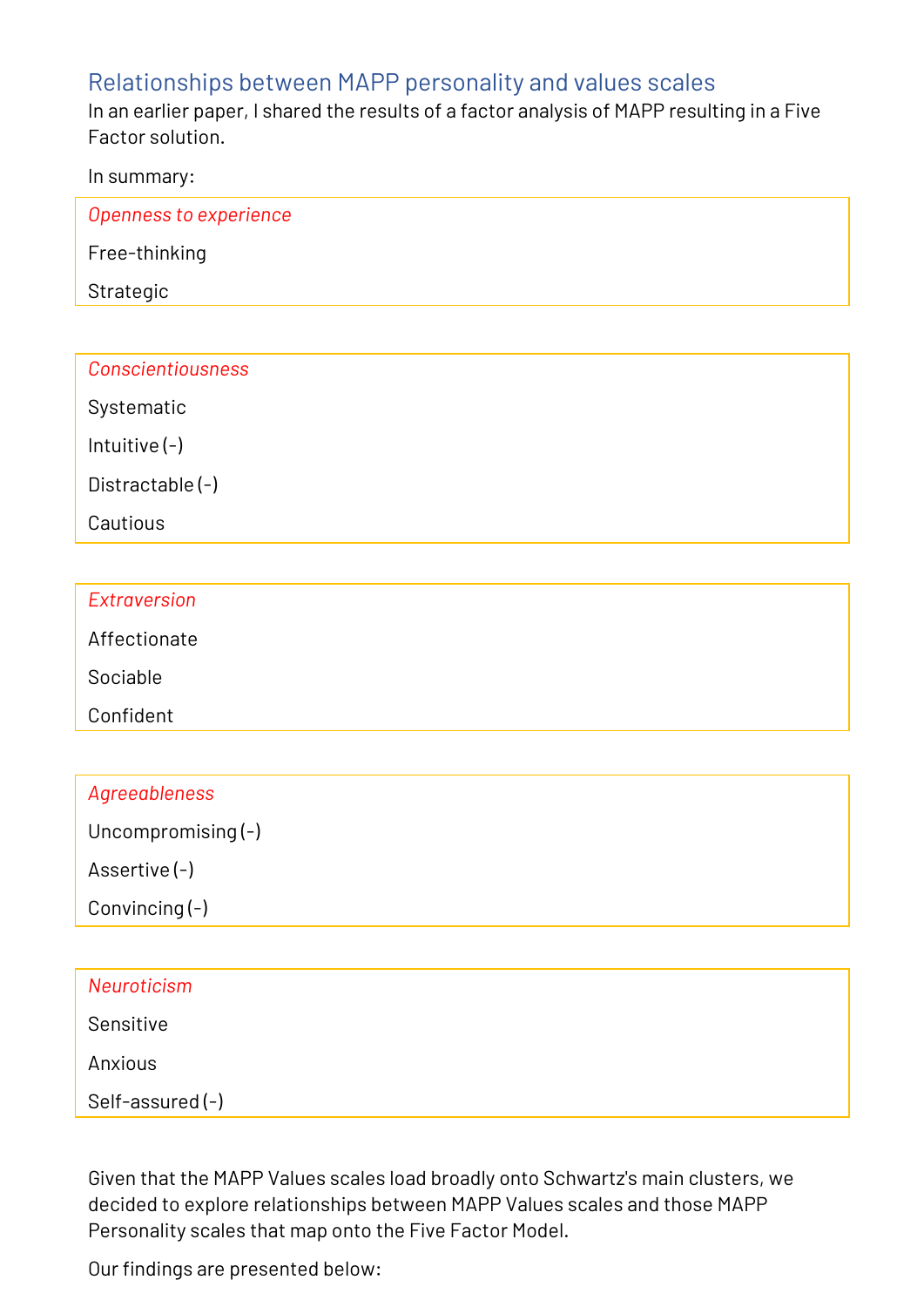| <b>MAPP Values Scales</b> | <b>MAPP Personality Scales</b> | <b>Correlation &gt;0.01 sig</b> |
|---------------------------|--------------------------------|---------------------------------|
| Novelty                   | Free-thinking                  | Very strong                     |
| Novelty                   | Strategic                      | Very strong                     |
| Self-expression           | Free-thinking                  | Very strong                     |
| Self-expression           | Strategic                      | Very strong                     |
| Intellect                 | Free-thinking                  | Very strong                     |
| Intellect                 | Strategic                      | Very strong                     |

## **Schwartz Cluster - Openness to Change/FFM - Openness to Experience**

## **Schwartz Cluster - Self-transcendence/FFM - Agreeableness**

| <b>MAPP Values Scales</b> | <b>MAPP Personality Scales</b> | <b>Correlation</b> |
|---------------------------|--------------------------------|--------------------|
| Altruism                  | Uncompromising (-)             | Moderate           |
| Altruism                  | Assertive (-)                  | Moderate           |
| Altruism                  | Convincing $(-)$               | Moderate           |
| Intimacy                  | Uncompromising (-)             | Moderate           |
| Intimacy                  | Assertive (-)                  | Strong             |
| Intimacy                  | Convincing $(-)$               | Strong             |
| Levity                    | Uncompromising $(-)$           | Very strong        |
| Levity                    | Assertive (-)                  | Very strong        |
| Levity                    | Convincing $(-)$               | Strong             |

#### **Schwartz Cluster - Self-enhancement/FFM - Extraversion**

| <b>MAPP Values Scales</b> | <b>MAPP Personality Scales</b> | <b>Correlation</b> |
|---------------------------|--------------------------------|--------------------|
| Competition               | Affectionate                   | Strong             |
| Competition               | Sociable                       | Very strong        |
| Competition               | Confident                      | Very strong        |
| <b>Results</b>            | Affectionate                   | Moderate           |
| <b>Results</b>            | Sociable                       | Strong             |
| <b>Results</b>            | Confident                      | Strong             |
| <b>Personal Authority</b> | Affectionate                   | Very strong        |
| <b>Personal Authority</b> | Sociable                       | Very strong        |
| <b>Personal Authority</b> | Confident                      | Very strong        |
| Work                      | Affectionate                   | Very strong        |
| Work                      | Sociable                       | Very strong        |
| Work                      | Confident                      | Very strong        |
| Responsibility            | Affectionate                   | Strong             |
| Responsibility            | Sociable                       | Strong             |
| Responsibility            | Confident                      | Very strong        |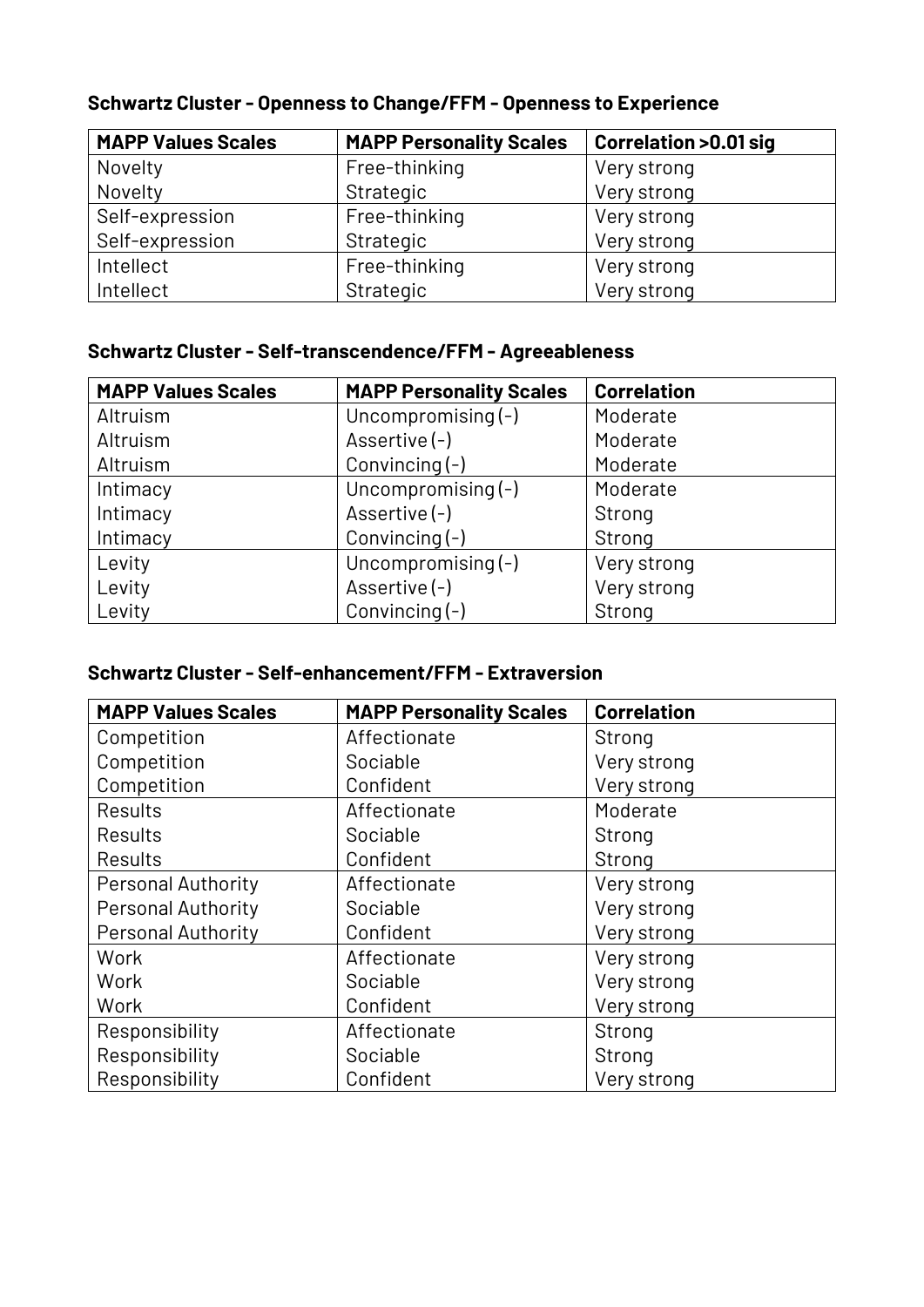| <b>MAPP Values Scales</b> | <b>MAPP Personality Scales</b> | <b>Correlation</b> |
|---------------------------|--------------------------------|--------------------|
| Competition               | Systematic                     | Very strong        |
| Competition               | Intuitive $(-)$                | Strong             |
| Competition               | Distractable (-)               | Moderate           |
| Competition               | Cautious                       | Moderate           |
| <b>Results</b>            | Systematic                     | Very strong        |
| <b>Results</b>            | Intuitive $(-)$                | Moderate           |
| <b>Results</b>            | Distractable (-)               | Moderate           |
| <b>Results</b>            | Cautious                       | Strong             |
| <b>Personal Authority</b> | Systematic                     | Very strong        |
| <b>Personal Authority</b> | Intuitive $(-)$                | Very strong        |
| <b>Personal Authority</b> | Distractable (-)               | Very strong        |
| <b>Personal Authority</b> | Cautious                       | Very strong        |
| Work                      | Systematic                     | Very strong        |
| Work                      | Intuitive $(-)$                | Moderate           |
| Work                      | Distractable (-)               | Moderate           |
| Work                      | Cautious                       | Strong             |
| Responsibility            | Systematic                     | Very strong        |
| Responsibility            | Intuitive $(-)$                | Very strong        |
| Responsibility            | Distractable (-)               | Very strong        |
| Responsibility            | Cautious                       | Very strong        |

#### **Schwartz Cluster - Self-enhancement/FFM - Conscientiousness**

#### **Schwartz Cluster - Conservation/FFM - Conscientiousness**

| <b>MAPP Values Scales</b> | <b>MAPP Personality Scales</b> | <b>Correlation</b> |
|---------------------------|--------------------------------|--------------------|
| Security                  | Systematic                     | Very strong        |
| Security                  | Intuitive $(-)$                | Moderate           |
| Security                  | Distractable (-)               | None               |
| Security                  | Cautious                       | Very strong        |
| Recognition               | Systematic                     | Strong             |
| Recognition               | Intuitive $(-)$                | Strong             |
| Recognition               | Distractable (-)               | Very strong        |
| Recognition               | Cautious                       | Very strong        |
| Material wealth           | Systematic                     | Strong             |
| Material wealth           | Intuitive $(-)$                | Strong             |
| Material wealth           | Distractable (-)               | Strong             |
| Material wealth           | Cautious                       | Strong             |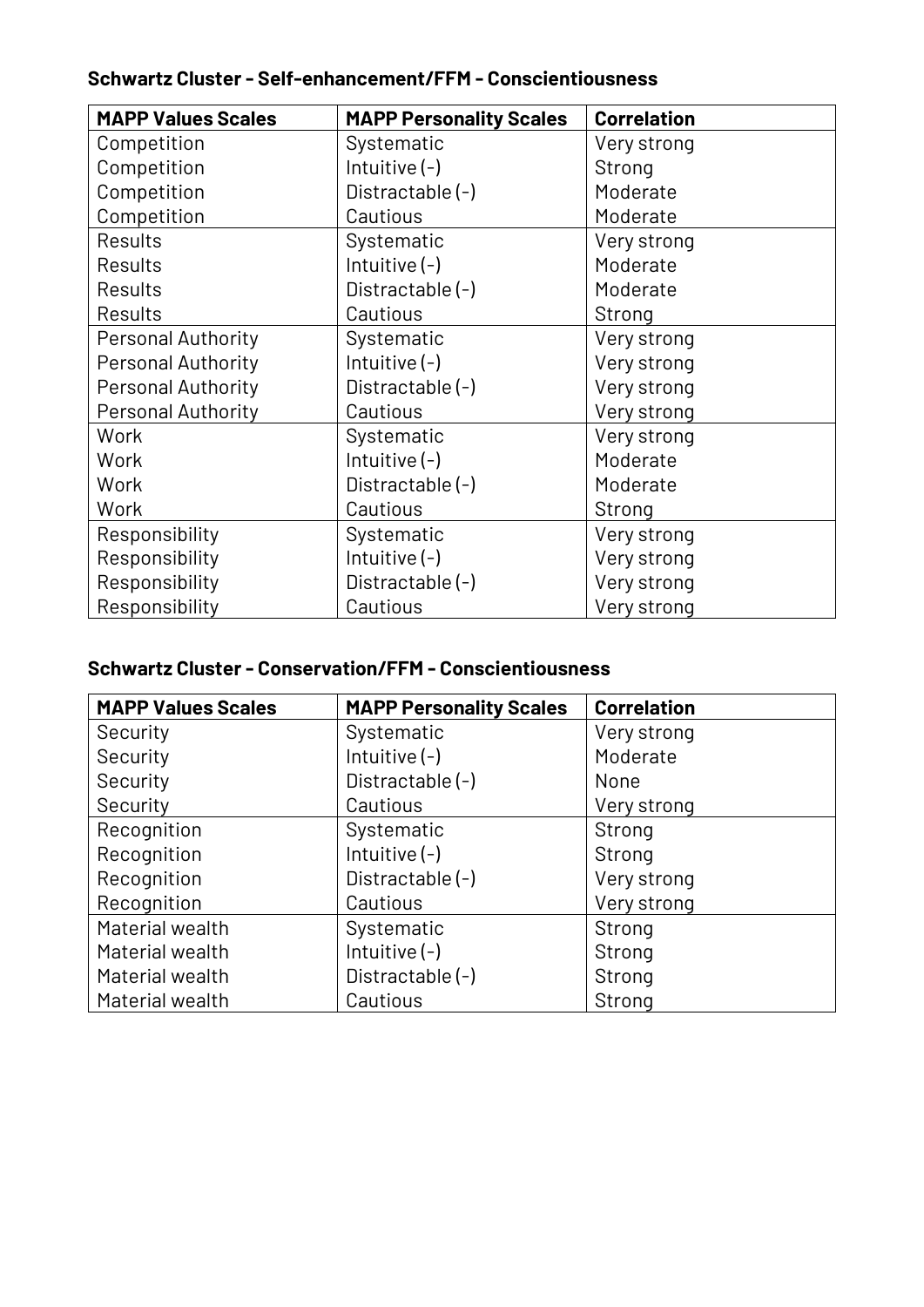| <b>MAPP Values Scales</b> | <b>MAPP Personality Scales</b> | <b>Correlation</b> |
|---------------------------|--------------------------------|--------------------|
| Security                  | Self-assured(-)                | None               |
| Security                  | Anxious                        | Very strong        |
| Security                  | Sensitive                      | Very strong        |
| Recognition               | Self-assured(-)                | Moderate           |
| Recognition               | Anxious                        | Very strong        |
| Recognition               | Sensitive                      | Very strong        |
| Material wealth           | Self-assured(-)                | Strong             |
| Material wealth           | Anxious                        | Strong             |
| Material wealth           | Sensitive                      | Strong             |

#### **Schwartz Cluster - Conservation/FFM - Neuroticism**

As with the Schwartz model, the MAPP Values scales vary in their content: some have strongly cognitive content (e.g. Novelty, Self-expression, Intellect), some have affective content (e.g. Recognition, Security).

The relationships between the MAPP scales that *most strongly* load onto the Five Factor Model and the MAPP Values scales shows broad similarities with the Parks-Leduc, Feldman and Bardi meta-analysis.

It is particularly interesting to note that in our study Neuroticism is associated with Conservation. This is probably unsurprising because the MAPP Values scale Security descriptor is " Needs security. Will avoid choices that involve the risk of losing security. Likes to know how the future will develop. Unsettled by uncertainty. Demotivated when the future is unsafe."

## Implications for MAPP use

The original MAPP model pre-dated that of Schwartz but there are important overlaps between the two. We originally felt that the distinction between values relating to the content of a role and values relating to the context/culture of a role was a useful aid to interpretation.

However, there are now compelling reasons to revise the MAPP profile charts and expert interpretative reports to reflect Schwartz's clusters of Openness to change vs Conservation and Self-transcendence vs Self-enhancement. This will make it even easier for assessors to rapidly identify the ways in which personal values interact with underlying personality characteristics.